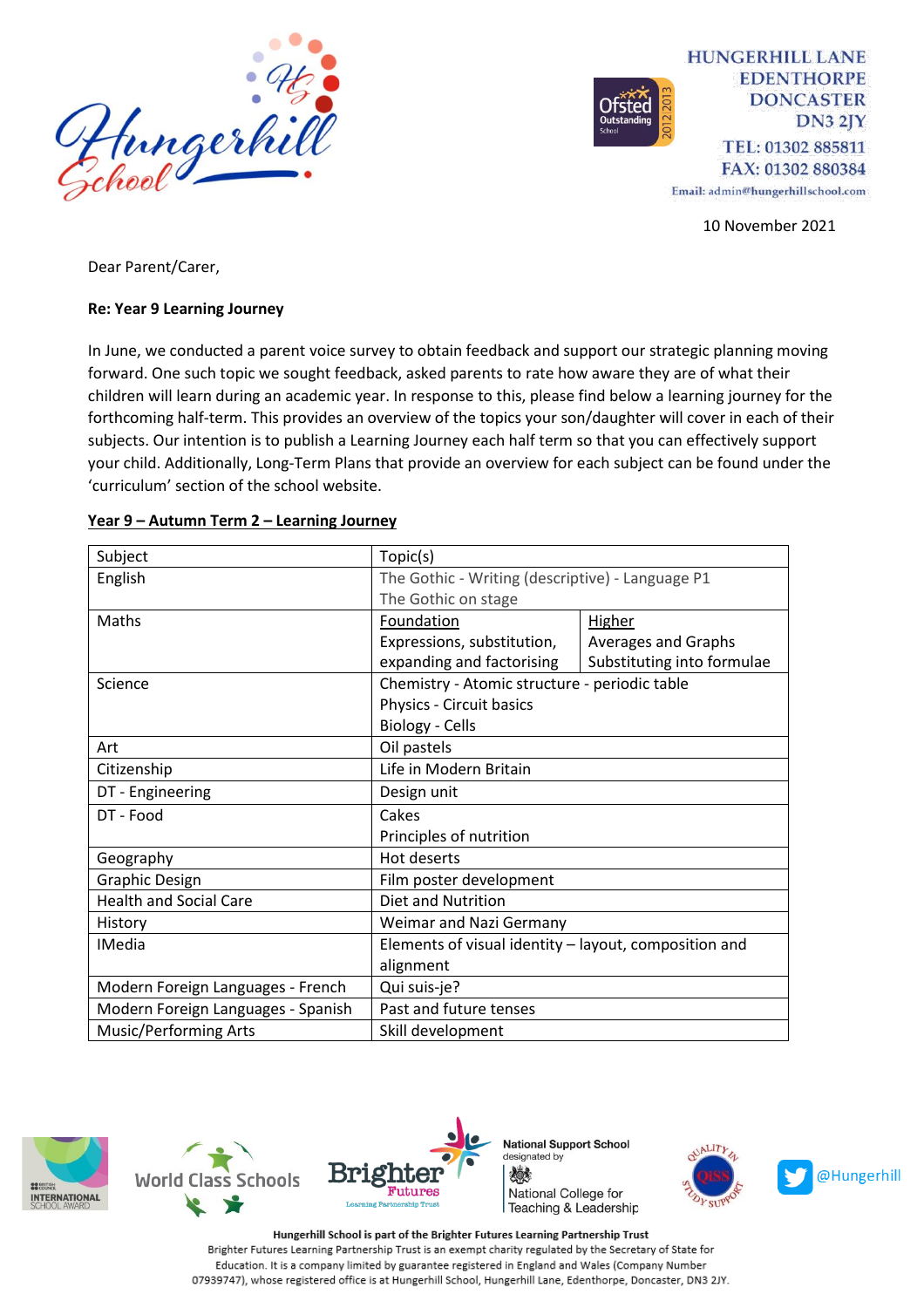| <b>Core Physical Education</b> | Students will undertake a variety of game-based<br>activities this term e.g. Basketball, Netball, Rugby, Table-<br>Tennis in addition to Health-Related Fitness |
|--------------------------------|-----------------------------------------------------------------------------------------------------------------------------------------------------------------|
| Psychology                     | Research methods – Evaluating and analysing research                                                                                                            |
| <b>OCR Sports Science</b>      | <b>Principles of Training</b>                                                                                                                                   |

Students will also continue to have a lesson each fortnight of Accelerated Reader and Reciprocal Reading that will further develop their reading ability and comprehension.

## **Home Learning**

Our home learning policy is built around the importance of retrieval to embed the knowledge and skills students learn in lessons. Home learning will be set by teachers every 2-5 lessons and all home learning tasks will be set through 'Assignments' on Microsoft Teams. Most home learning tasks will be retrieval tasks on Microsoft Forms, for example a multiple-choice quiz or an exam question. Students are expected to record brief details of the task in their planner, along with the completion deadline We ask for the support of parents/carers in checking your child's planner and assignments on Teams to encourage them to keep on top of the home learning tasks they have been set. Microsoft Teams can be accessed on any device (such as a mobile phone, gaming console, PC laptop, tablet etc), however if students do not have access to an electronic device on which to complete the home learning tasks, home learning support sessions will run daily from 3.10-3.40pm in IT4.

## **Assessment Reporting and Recording**

You will be aware that we use three different forms of assessment at Hungerhill to assess understanding and inform planning. Low Stakes assessments involve the home learning quizzes mentioned above in addition to quick, informal assessments that take place each lesson – for example the questioning posed in lessons by the teacher and every lesson starting with a 'Do Now' activity that focuses on the understanding of previous learning. Medium Stakes assessments are undertaken at the end of each topic/unit of work and are used to assess students understanding of the knowledge from that period of learning and the skills they have developed. Your child may refer to these as Check 20s, Progress Checks or STARs assessments. Finally, High Stakes assessments are those assessments carried out at set points throughout the year to assess all learning undertaken to that point and to provide a **current working level** for all students. These are reported home along with updated information regarding students' Attitude to Learning, home learning, attendance and conduct information such as the number of achievement and behaviour points received throughout the academic year.

Please note the forthcoming **important dates** for Year 9 students:

- 20.01.22: ATOL grades and subject grades reported home
- 05.05.22: ATOL grades and subject grades reported home
- 02.05.22: Core Mock Exams Week English, maths and science
- 11.05.22: Subject Teacher Parents' Evening
- 27.06.22: Mock Exams Week all subjects apart from English, maths and science
- 18.07.22: GL Progress Tests all week
- 27.07.22: ATOL grades and subject grades reported home

**Other Updates**









Hungerhill School is part of the Brighter Futures Learning Partnership Trust Brighter Futures Learning Partnership Trust is an exempt charity regulated by the Secretary of State for Education. It is a company limited by guarantee registered in England and Wales (Company Number 07939747), whose registered office is at Hungerhill School, Hungerhill Lane, Edenthorpe, Doncaster, DN3 2JY.